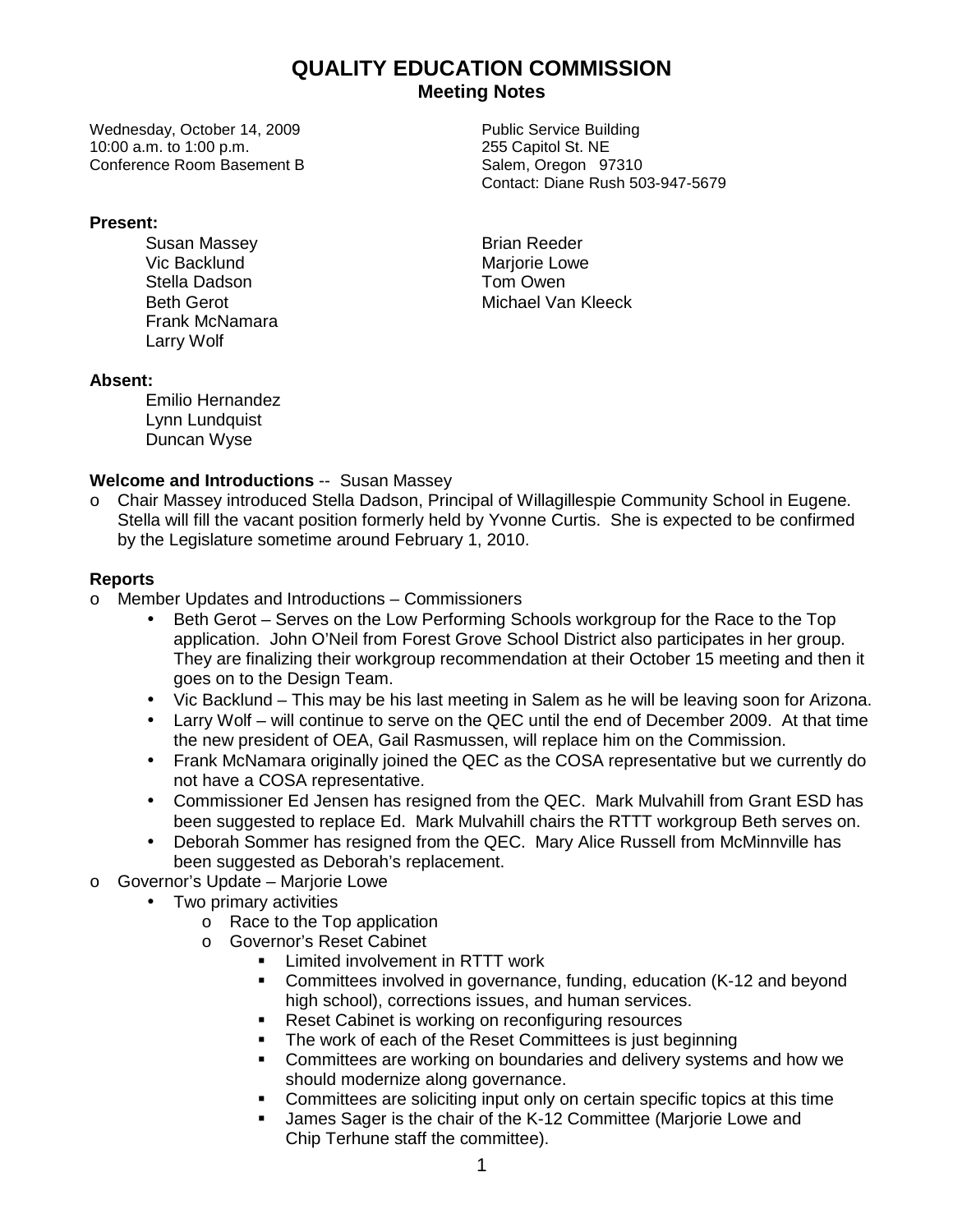- Doug Stamm was appointed but unable to serve; being replaced by Jim Scherzinger.
- **End product is a set of recommendations to the Governor due in late spring** or early summer.
- Public discussion of the recommendations will take place in late spring.
- Question: Has there been any talk in the Governor's office to have any additional oversight, especially with the recent events at Willamette ESD? Answer: Yes, part of the K-12 Committee's work is for them to look at regional delivery services and in that way, this issue will be addressed.
- o Morgan Allen is not available to provide the Legislative Update today.
	- Chair Susan Massey and Brian Reeder appeared before the Committee on Ballot Measure 1 Report.
		- o The committee is education-friendly.
		- o The committee agreed the Legislature had not funded the measure sufficiently.
	- Chair Susan Massey and Brian Reeder will present at the OSBA Convention in Portland in November 2009 at the Hot Topics session on the 2008 Quality Education Model Report.
- o Update on Analysis of Course-Taking Patterns in High School (Brian Reeder), handout provided
	- Discussion on the capital component .
		- o Look at steady-state case to annualize capital component your general expenses.
		- o To get data must do two things.
			- **Look at industry best practices.**
			- **Look at actual spending patterns in Oregon school districts and talk to business** managers about what they would be doing if they had additional funding.
			- **Some districts use tax anticipation notes almost like bonds.**
			- **There is great variation among districts; therefore all the differences cannot be** captured. That is the reason to use annualized.
			- $\blacksquare$  It is a cost-based approach not a funding-based approach.
			- This drives the discussion of where should/does the money come from.
		- $\circ$  Size = size of school (but class size matters too)
	- General goal is to isolate course taking affect from all the other factors.
		- o Teachers teaching out of endorsement
		- o We have not looked at other states in terms of course taking patterns but ODE is working with Education Northwest
		- o There has not been a lot of work done on this topic nationally but it is gaining interest.
		- o Inexperienced teachers teaching at poverty level schools appears to be contractual, unintended consequence
		- o Scope/sequence still exists but now as AP advanced placement
		- o Isolating curriculum factors
		- o Evaluate rigor of the curriculum
		- o Discussion about the curriculum developed and used in Eugene
		- $\circ$  The standards are the tool for aligning the curriculum to assessment
		- o Math has a transition year (new diploma work)
		- o The assessment has some gaps in math during the dual track
		- o Further discussion comparing rigor of one assessment to another
		- o Commissioners request a presentation in November from Assessment (Jon Wiens).
		- o Discussion on centralizing curriculum vs. decentralizing is a school demographics issue moving to the centralized approach (e.g., reading)
		- o Some school districts take proficiency-based approach in the classroom which seems contradictory to go to centralized approach in curriculum but student-based approach in the classroom.